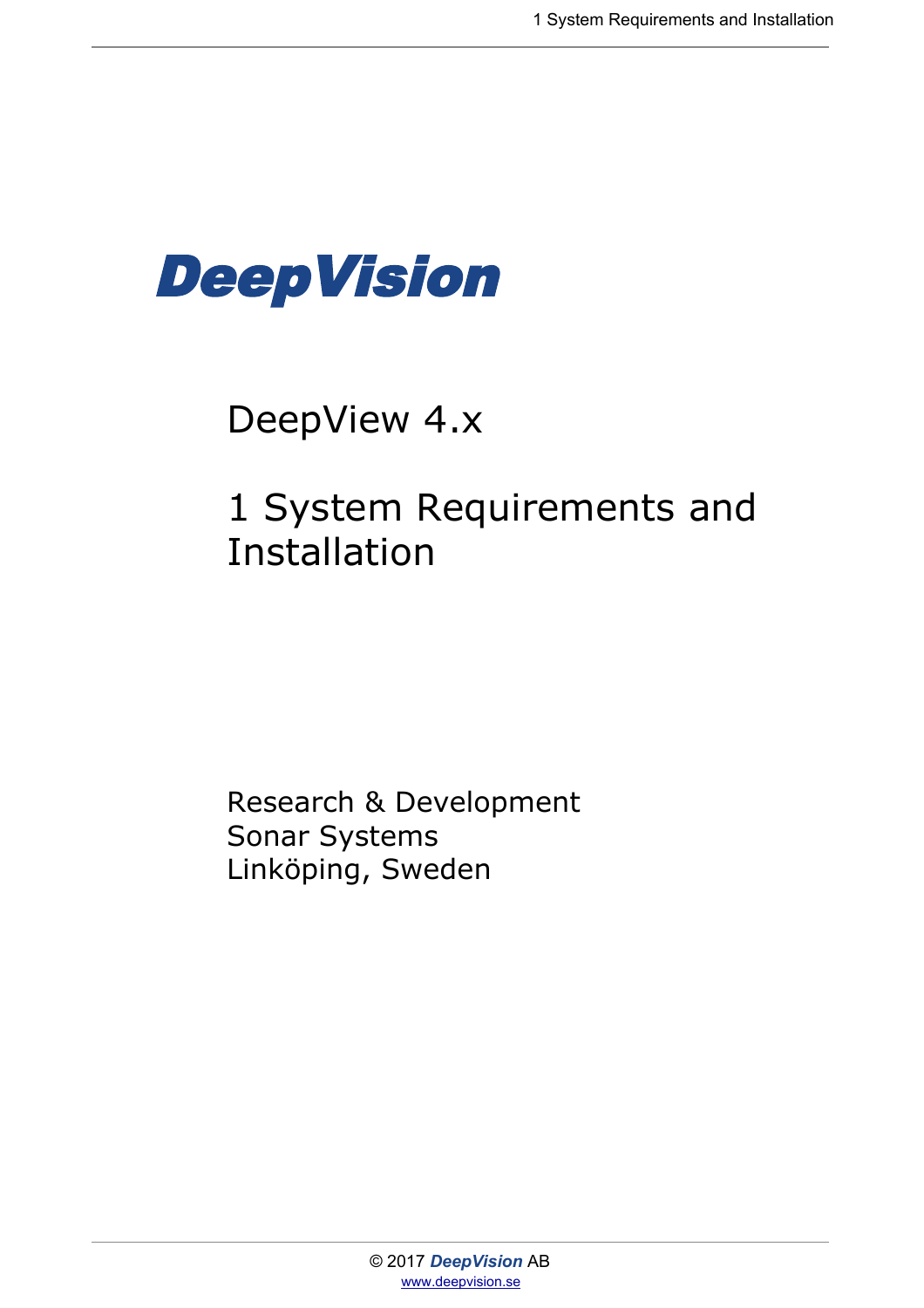#### Table of Contents

*[Introduction](#page-2-0)*

*[System requirements](#page-2-1)*

*[Installation](#page-3-0) [License](#page-4-0)*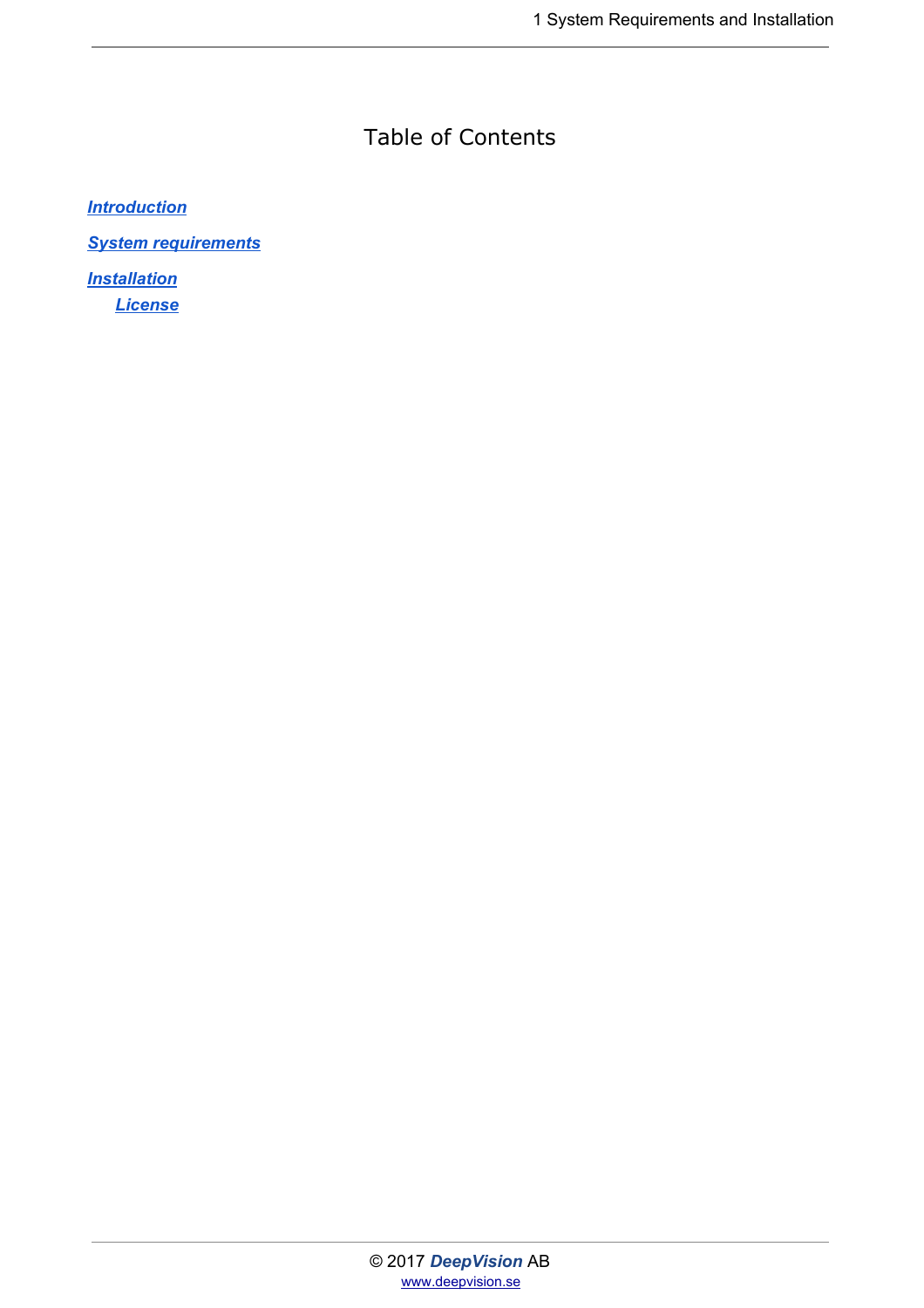#### <span id="page-2-0"></span>**Introduction**

Thank you for choosing a high performance sonar system from DeepVision AB. If you have any comments or feedback on our products, we would appreciate hearing from you. It is very important for us to know what our customers think about our products, so that we can continue to improve them to suit your requirements.

This document provides information about the system requirements and installation of the DeepView software. The system requirements are the minimum required for proper operation.

DeepView is a complete software environment for recording and processing sonar data. This user guide describes the system requirements and the installation process of the software.The many features of the DeepView software are explained in depth in the individual guideline sections of this manual.



*Figure 1: The DeepView software environment.*

### <span id="page-2-1"></span>**System requirements**

The minimum system requirements for using the DeepView software are listed below.

- 2.5 GHz Pentium or equivalent
- 4 GB RAM
- Screen resolution: 1024x768 or higher
- 32 bit color
- Operating system: Microsoft Windows 7 or later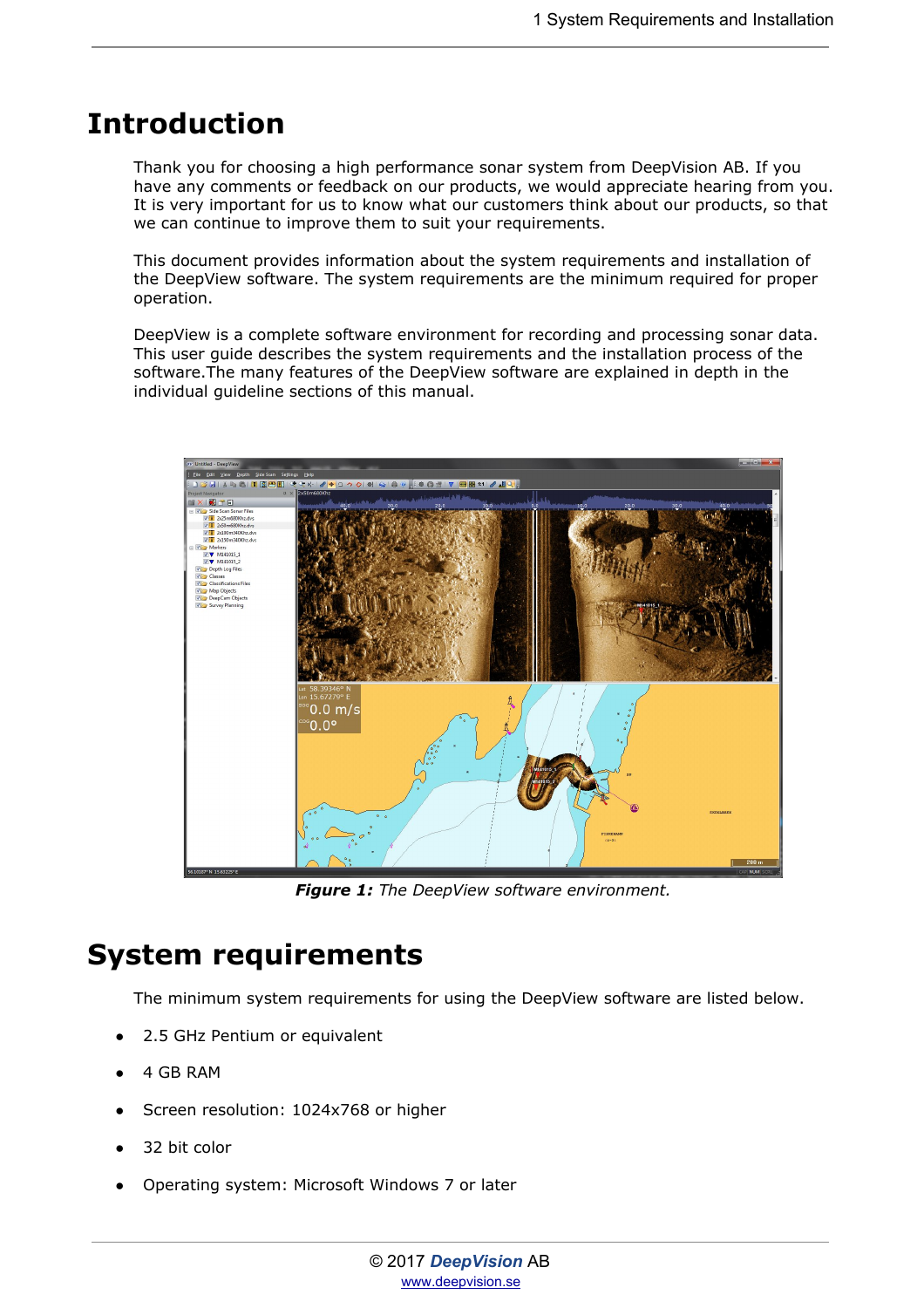### <span id="page-3-0"></span>**Installation**

This section provides you with step by step instructions of how to install the DeepView software. How you access the installation file will vary depending on if you have purchased a DeepVision sonar system along with your software. Both are explained below. Follow the instructions to install the software on your computer.

- Start your computer.
- The next three instructions are for those who have purchased a DeepVision sonar system along with their software.
	- $\circ$  Input the USB drive that came along with the sonar system to your computer.
	- Copy the folder containing the installation files from the USB drive to your computer.
	- Open DVSetup 4 x.exe in the copied folder to start the InstallShield wizard for DeepView.
- Perform the following two instructions if you have purchased the software without a sonar system.
	- Go to the weblink that you have been provided by DeepVision. A download of DVSetup\_4\_x.exe will start.
	- Open the DVSetup\_4\_x.exe file after the download has been completed. This will start the InstallShield wizard for DeepView.
- Follow the instructions on the screen.
- The DeepView Software will now be available on your computer. To activate your license, perform the instructions in the section below.

When an updated version of DeepView is released a notification will be published on the DeepVision website. Check the website periodically for new updates. When a new updated software is released, contact DeepVision to obtain the new version.